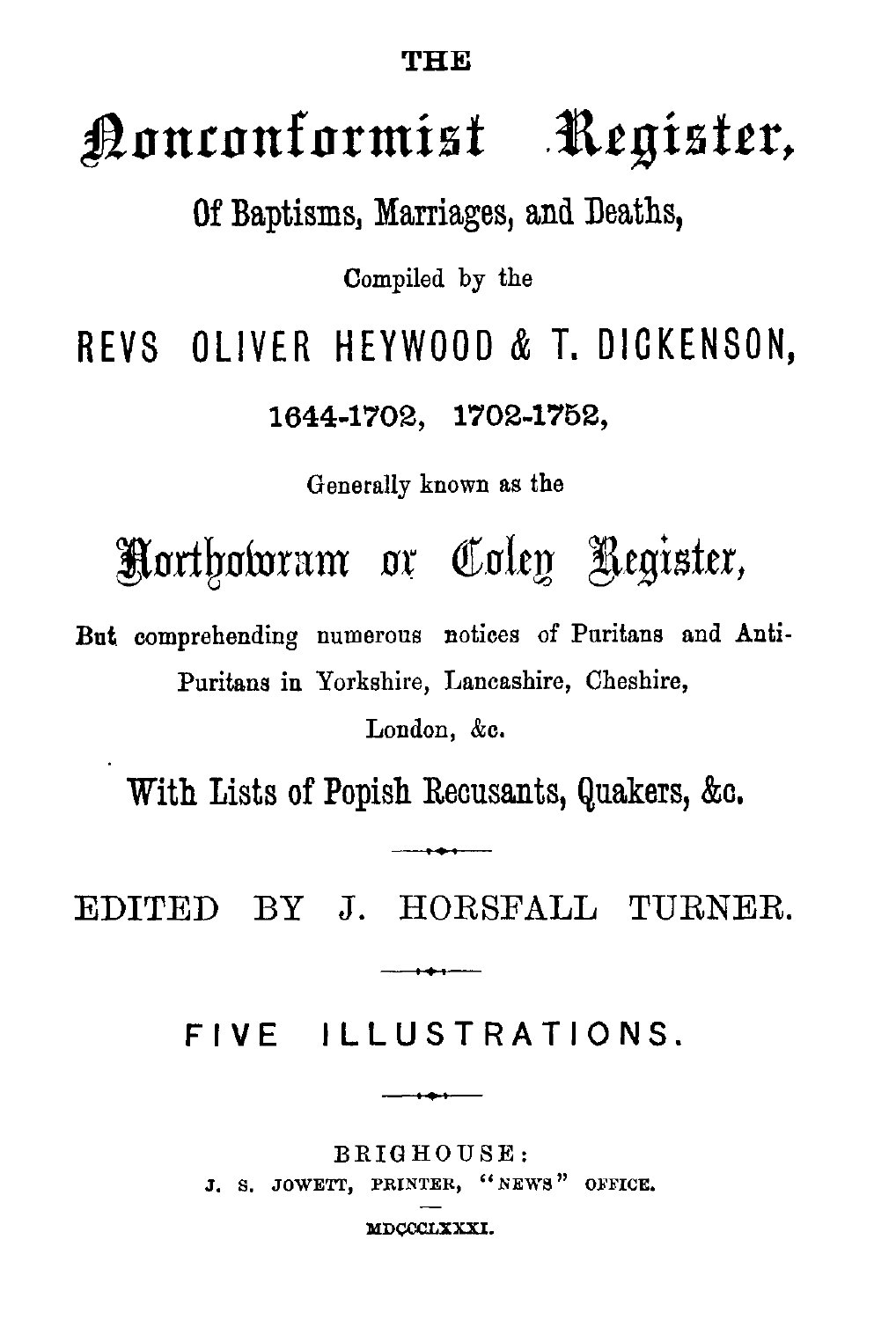## CONTENTS.

**PAGE. INTRODUCTION . . . . . . . . . . . . . . . . .., . . . 6** COLEY REGISTER, 1644-1662 ... ... ... ... ... 17-27 HEYWOOD'S REGISTER, 1650-1702 : **Baptisms 17— 41 Marriages . . . . . . . . . . . . . . . . . . . . . 41— 52** Burials ... ... ... ... ... ... ... ... 52-108 \*Baptisms ... ... ... ... ... ... 108 \*Vellum Book ... ... ... ... ... ... ... 109 EDITOR'S NOTES : **Indulgences . . . 109—11 <sup>5</sup>** Nonconformists, Popish Recusants ... ...  $...$  115--131 Conventicle Act  $\ldots$   $\ldots$   $\ldots$   $\ldots$   $\ldots$   $\ldots$   $131-141$ Toleration Act ... ... ... ... ... ... 141-157 Popish Recusants ... ... ... ... ... ... 157-163 DICKENSON'S REGISTER, 1702—1744, &c. Baptisms ... ... ... ... ... ... ... 164-196 Marriages ... ... ... ... ... ... ... 196–232 Burials ... ... ... ... ... ... ... ... 233—338 INDEX : Families and Places ... ... ... ... ... ... 339– **ILLUSTRATIONS :** *Frontispiece : NORTHOWRAM OLD CHAPEL.* **Rev. O. Heywood. . . . . . p. <sup>17</sup> Local Map. . . . . . . ., p. 16 <sup>1</sup>**

Coley Old Chapel ... ... p.  $32 \mid$  Heywood's Writing ... p. 176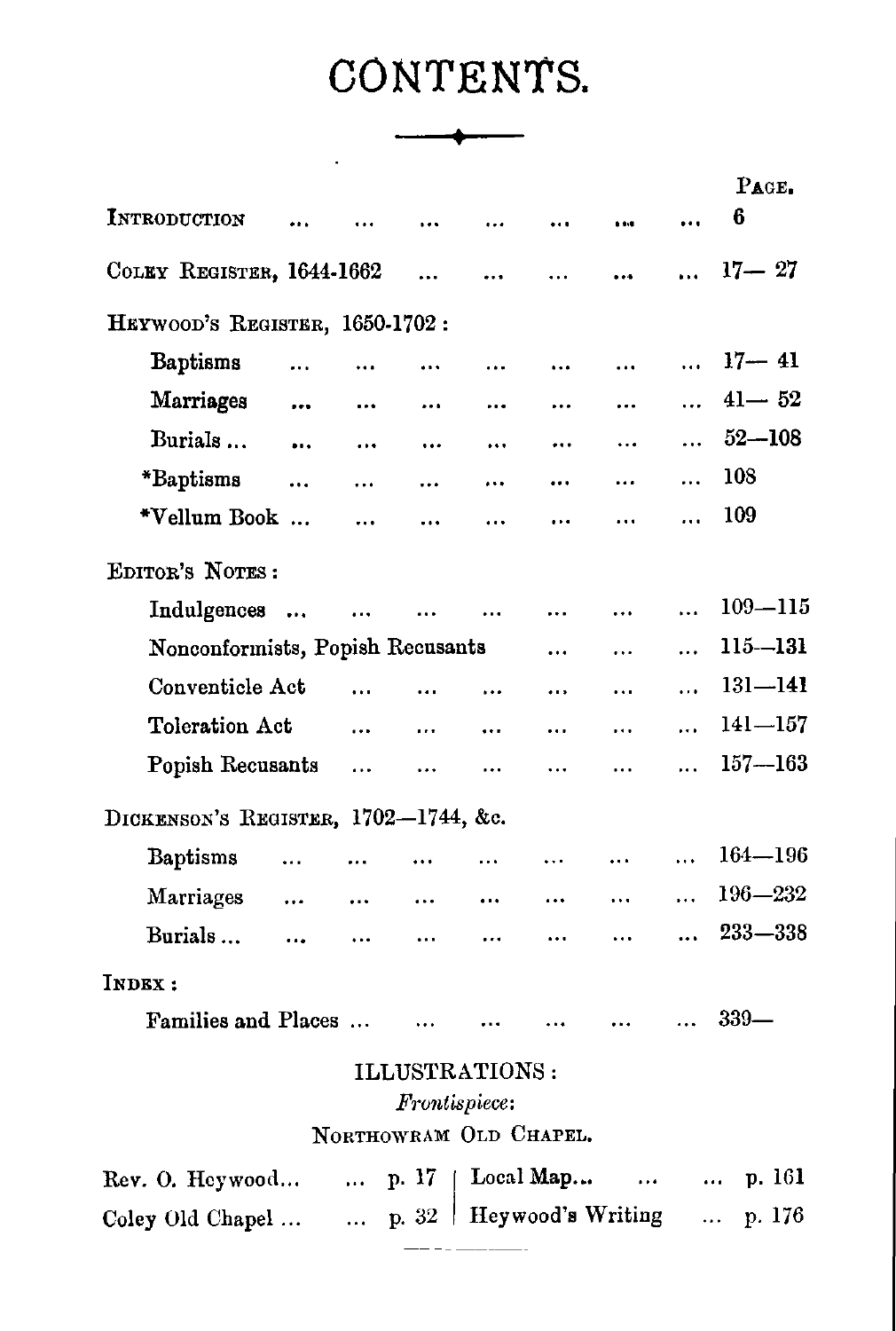## **SUBSCRIBERS .**

- Nelson D. Adams, Washington, U. S.
- W. Adlam, F.S.A., Chew Magna, Somerset
- W. A. Abram, Blackburn
- W. Aldam, J.P., Frickley Hall, Doncaster
- J. Amphlett, Clent, Stourbridge
- W. Anderton, J.P., Cleckheaton
- G. Ackroyd, Bradford
- W. Andrews, F.R.H.S., Hull<br>Rev. W. E. Anderton, M.A.,
- Rev. W. E. Anderton. Morley
- Rev. Alex. Anderson, Radcliffe, Manchester
- Robert Arthington, Leeds<br>R. Arundel. Tanshelf
- Tanshelf Lodge, Pontefract
- G. J. Armytage, F.S.A., Kirklees
- Richd. Ashworth, Gt. Lever, Bolton
- F. M. T. Attree, Springfield Ho., Worthing
- Dr. Alexander, J.P., Halifax
- Col. E. Akroyd, F.S.A., Halifax
- Col. E. Akroyd, F.S.A., Halifax<br>Sir J. Bernard Burke, C.B., L.L.D., *Ulster King of Arms,* Dublin
- J. Bairstow, Mayor, Halifax
- R. C. Bostock, L. Camden, Chislehurst
- W. Beecroft, E. Grove, Keighley
- Isaac Binns, F.R.H.S., Batley
- A. Briggs, Rawdon
- J. Barraclough, Stafford Lawn, Hx.
- J. H. Bell, M.D., Bradford
- J. W. Burnley, Gomersall
- E. B. Wheatley Balme, Mirfield
- J. Bailey, F.S.A., Stretford
- F. A. Blaydes, Hockliffe, Leighton Buzzard, Beds.
- J. G. Berry, Fixby
- J. A. Bottomley, Huddersfield
- 
- J. B. Bilbrough, Leeds (2) ' Messrs. Burnley, Heckmondwike
- A. Beanlands, jr., Palace Green, Durham
- I. Briggs, Wakefield
- W. Brierley, Bond Street, Leeds
- Rev. R. Balgarnie, Scarborough
- Most Hon. The Marquis of Bute, London
- Sir E. Baines, Knt., J.P., Leeds
- W. H. Brayshaw, Malham
- Rev. B. H. Blacker, M.A., Stroud
- Rev. W. T. Blathwayt, Dyrham Rectory, Chipping Sodbury, Bath T. Brayshaw, Settle
- Col. Lytton Bulwer, E. Dereham
- W. Berry, Gomersall
- J. E. Burrow, Headingley
- B. H. Beedham, Kimbolton
- J. W. Berry, Charles St., Bradford
- A. Busfeild, J.P., Upwood, Bingley
- J. M. Barber, Heckmondwik <sup>e</sup>
- W. E. Bools, 7, Cornhill, E.C.
- Miss J. Boyd, Leamside, Durham
- J. F. Brigg, J.P., Greenhead, Huddersfield
- Matthew Balm, Idle
- J. Botterill, Cottingham, E. Riding
- Mrs. Bulmer, Blenheim Leeds
- J. Boothroyd, Bradford
- A. Barraclough, Halifax
- Rev. Robert Collyer, D.D., New York
- Col. J. L. Chester, LL.D., London
- G. E. Cokayne, F.S.A., *Lancaste r Herald,* College of Arms, (2)
- W. F. Carter, Hazelwood, Bmnghm. J. W. Clay, Rastrick, Brighous <sup>e</sup>
- 
- R. F. Crosland, Cleckheaton
- Rev. T. Cox, M.A., Halifax
- G. T. Clark, F.S.A., Dowlais
- R. Creyke, M.P., Rawcliffe, Selby
- Rev. J. R. Campbell, D.D., Bdfd. W. Cudworth, Bradford
- 
- F. T. Cansick, F.R.H.S., London
- W. H. Conyers, Ben Rhydding, Lds.
- S. J. Chadwick, Mirfield
- J.J. Cartwright, M.A.,Rolls House, London
- Jas. Crossley, F.S.A., Stocks Ho. , Cheetham Hill
- J. D. Craven, Thornton, Bradford
- E. Crossley, J.P., Halifax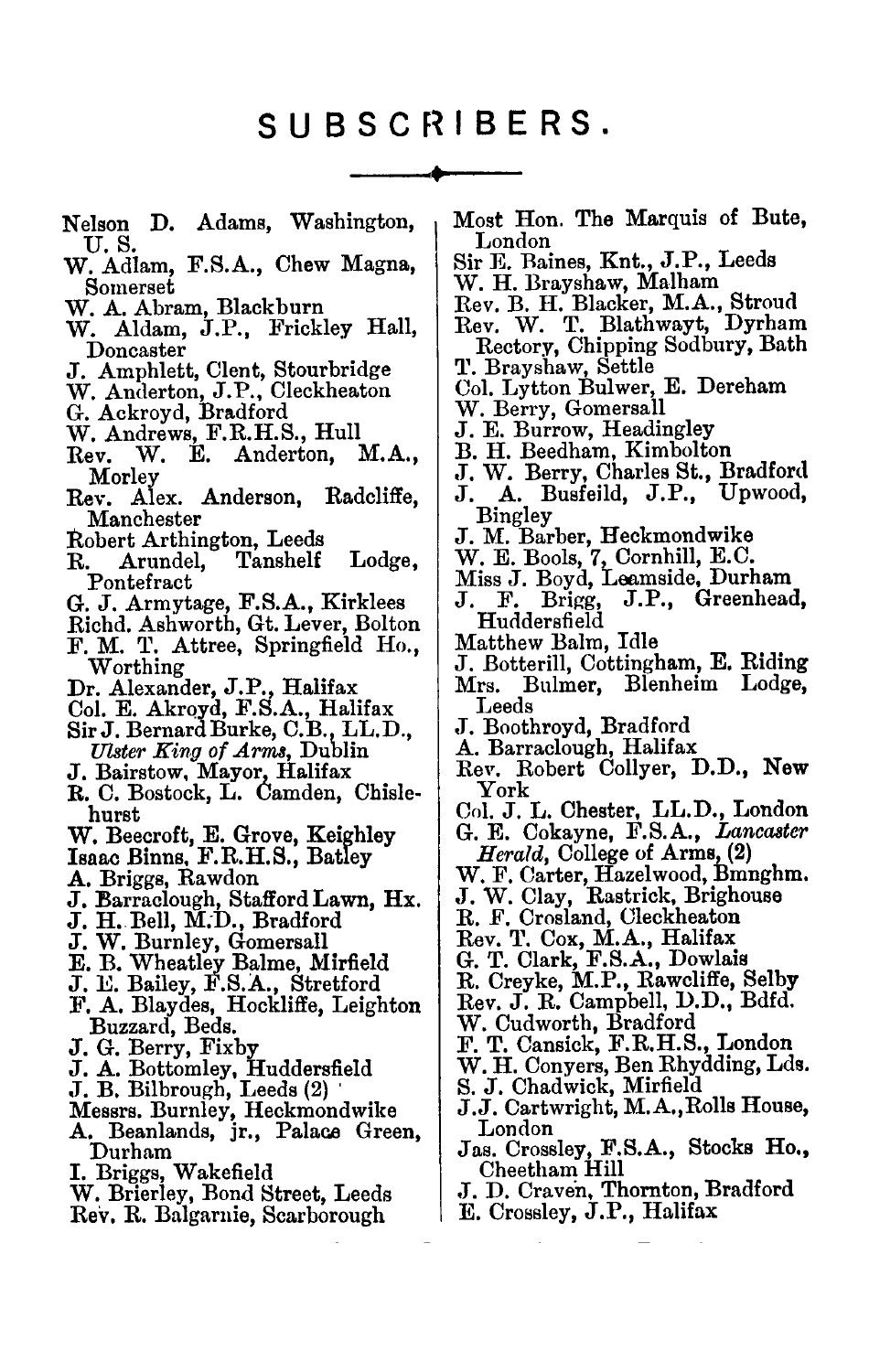- Ald. T. Denham, Mayor, Huddsfd.
- J. Dodgshun, Leeds (2)
- Dean Clough Inst., Halifax (T.<br>Dickenson)
- Stanley Dickenson, Halifax
- <sup>1</sup> **Rev.** J. H. Deex, Northowram
- J. Denham, Huddersfield
- W. Downing, Acock's Green, Birmingham
- W. Dunlop, J.P., Bingley
- R. Dowman, Ardwick, Manchester
- Rev. Dr. Dickenson, Bridlington
- Rev. J. Ingle Dredge, Buckland 1<br>Brewer Vicarage, Bideford
- **J. H.** Duncan, Otley
- Rev. Bryan Dale, M.A., Halifax
- J. Dodgson, Briggate, Leeds
- W. C. Dyson, F.S.A.S., Wilton Pk. , Batley
- J. H. Dewhirst, Skipton
- Dudley G. Cary Elwes, F.S.A., Bedford
- J. P. Earwaker, M.A., F.S.A., Withington, Manchester
- W. M. Egglestone, Stanhope
- T. T. Empsall, Bradford
- F. Eastwood, Huddersfield
- Cap. Fawcett, Wainsford, Lyming-
- Osgood Field, F.S.A., Grosvenor Mansions, S. W.
- J. L. Ffytche, F.S.A., Thorpe Hall, Elkington, Lincolnshire
- 
- T. Fairbank, Windhill<br>F. Royston Fairbank, Royston Fairbank, M.D., Doncaster
- J. F. Fuller, F.S.A., Dublin
- T. F. Firth, Heckmondwike
- John Foster, J.P., Lightcliffe
- W. Foster, J.P., Queensbury
- E. Fraser, F.R.C.S., Hull
- C. A. Federer, Bradford
- Lt. Col. Fishwick, F.S.A., Carr Hill, Rochdale<br>Rev. W. T. Garrett, M.A., Crake-
- hall, Bedale
- J. G. Goodwin, Eccleston Sq., **London**
- R. H. J. Gurney, Norwich
- L. Gaunt, Farsley
- H. Gray, Cathedral Yard, Manchr. (3)
- W. Gregson, Baldersby, Thirsk<br>J. J. Green, Stansted, Essex
- 
- A. Gatty, F.S.A., Rouge Croix, Ecclesfield
- J. Gourlay, Bradford
- Rev. A. B. Grosart, LL.D., F.S.A. , Blackburn
- Lady Heathcote, Winchester
- Rt. Hon. Lord Houghton, D.C.L. , Fryston
- J. D. Hutchinson, M.P., Halifax
- 
- T. Rowley Hill, M.P., Worcester I. Holden, J.P., Oakworth, Keighley
- W. A. Hoyle, Newcastle-on-Tyne
- John O'Hart, F.R.A.H.S., Dublin
- J. J. Howard, LL.D., F.S.A. , Blackheath
- J. Habershon, Masbro', (2)
- Robert Hovenden, Croydon
- Thomas Hughes, F.S.A., Chester
- Angus Holden, J.P., Mayor, Bradford
- L. Hainsworth, Bowling, Bradford (2)
- R. Holmes, Pontefract
- 
- E. Hailstone, F.S.A., Walton Hall Ald. J. Hill, Apsley Crescent, Bradford
- R. Hanby, Cheetham's Library, Manchester (2)
- Ald. T. Hill, Manor St., Bradford
- Rev. H. Harrison, Idel, Leeds
- J. Hutton, Eccleshill
- S. Edgar Hirst, Crow Trees, Rastrick
- J. Hirst, Ladcastle, Dobcross, Saddleworth
- 
- Heywood Sunday School, Nthowm.<br>G. Higgin, 3, Gt. Geo. St., West-<br>minster
- Rev. R. Poole Hooper, 31, Cambridge Rd., Brighton
- G. Hanson, Rochdale Free Library
- W. Harrison, F.S.A., Samlesbury Hall, Blackburn
- Rev. T. Hunter, Dr. William's Library, London<br>J. A. H. Hirst, Retford
- 
- 8. A. 11. 111st, Reviold<br>Rev. Canon Hulbert, M.A., Rev. Canon<br>Almondbury
- Halifax Lit. & Phil. Soc. (S. T. Rigge)
- W. Horsfall, Heckmondwike
- Isaac Heywood, Mansfiel d
- D. F. Howorth, F.S.A.S., Ashtonunder-Lyne, (2)
- T. Hirst, Huddersfield
- C. Harvey, Barnsley
- I. Hordern, Oxly-Woodhouse, **Huddersfield**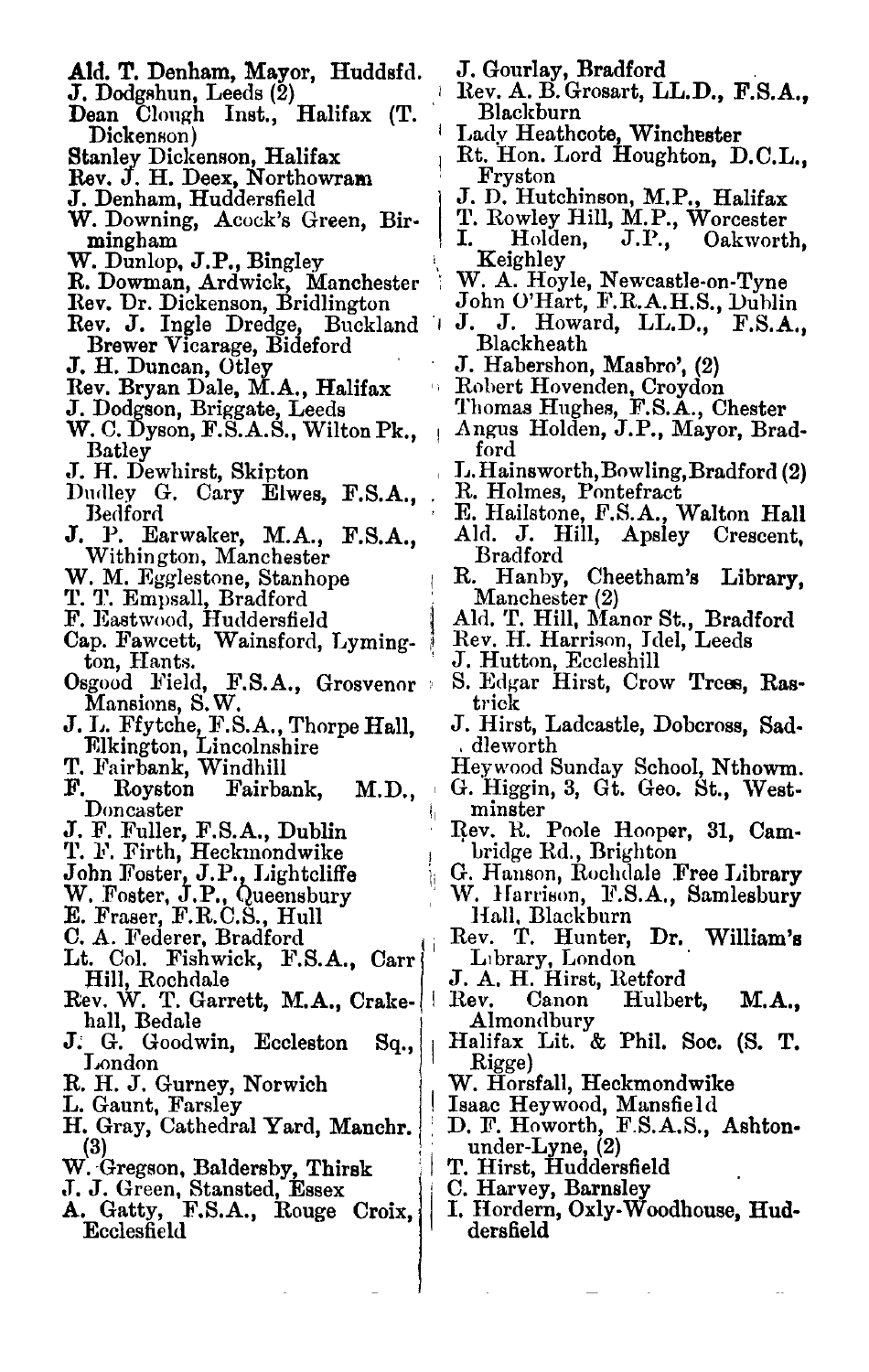- R. Haughton, Subscription Library, York
- Leonard Hartley, Middleton Lodge
- Alfred Illingworth, M.P., Daisy Bank, Bradford
- Booth Illingworth, St. Jude's Place, Bradford
- C. Jackson, F.S.A., Doncaster
- J. Jubb, J.P., Batley
- A. J. Jewers, F.S.A., Mutley, Plymouth
- W. F. Marsh Jackson, Smethwick
- Rev. J. Julian, M.A., Wincoban k Vicarage, Sheffield
- 
- Rev. F. W. Jackson, Bolton Percy W. H. M. Jackson, Hills Place , Oxford Circus, W. H. M. Jackson, Hul l
- 
- J. Jowitt, Leeds
- J. Kaye, J.P., Clayton West, Hdfd .
- A. J. Knapp. Clifton, Bristol
- Miss Rosa M. Kettle, Parkstone. Dorset
- R. Kershaw, Crow Nest, Lightcliffe (2)
- J. E. Knowles, Gomersall
- Sir John Lawson, Bt., Brough Hall
- J. T. Leather, F.S.A., Leventhorpe Hall, Leeds
- W. H. Lee, Mayor, Wakefield
- W. Lee, Hanover Sq., Bradford
- J. Lister, M.A., Shibden Hall (2)
- J. Lever, Bowdon, Cheshire
- J. D. Leader, F.S.A., Oakburn, **Sheffield**
- W. H. Leatham, M.P., Hemsworth, Pontefract
- 
- 
- B. Langley, Sheffield<br>Leeds Free Library, (J. Yates.)<br>B. Lockwood, J.P., Storthes, Hud dersfield
- S. Margerison, Calverley, (2)
- Rev. F. E. Millson, M.A., Halifax
- R. B. Mackie, M.P., Wakefield
- S. Milne Milne, Calverley
- G. Marshall, Frith Bank, Boston, Lincolnshire
- Col. Moore, F.S.A., Frampton Hall, Boston
- J. Massey, J.P., Burnley
- J. W. Mitchell, *Rothesay Herald ,*  ${\bf S}$ idmouth
- H. J. Morehouse, M.D., F.S.A. , Kirkburton
- A. W. Morant, C.E., F.S.A., Leeds
- C. H. Marriott, Dewsbury
- G. W. Marshall, LL.D., **F.S.A.**' London
- W. Mallinson, Leeds
- W. Milnes, Addingham, Ilkley
- Samuel Morley, M.P., London
- Rev. A. R. Maddison, Lincoln
- T. P. Muff, Ilkley
- 
- Rev. E. Mellor, D.D., Halifax<br>New England Hist. & Gen. Soc., Boston. Mass.
- 
- Rev . C. B. Norcliffe, M.A., York (2 ) Major W. Newsome, R.E., New-
- Messrs Needham, Bros., Sheffield
- J. H. Oxley, Masbro', Rotherham
- W. H. Oxley, Batley
- J. Peel, Knowlmere Manor, Blkbn.
- John Parker, 19th Regt., The Barracks, Birmingham, (3) W. Duncombe Pink, Leigh
- 
- 
- 
- B. Priestley, J.P., Calverley<br>Pudsey Mech. Inst. (S. Rayner)<br>Geo. Pearson, 223, Hall Lane, Bdfd.
- Rev. T. Parkinson, North Ottering-<br>ton
- F. S. Powell, J.P., Horton, Bradford
- Ellison Powell, 44, Coleman St., City
- J. Pye-Smith, Sheffield
- Bernard Quaritch, Piccadilly, Lndn.<br>Most Noble The Marquis of Ripon,
- $\mathbf{K}.\mathbf{G}.$
- Sir C. Reed, M.P., F.S.A., Earlsmead
- J. S. Rowntree, Lord Mayor, York
- 
- Sir H. W. Ripley, Bart., Rawdon W. U. S. Glanville-Richards, Windlesham, Surrey
- J. Rawson, J.P., Halifax
- J. R. Raines, Burton Pidsea, Hull
- R. Reynolds Rowe, Park House, Cambridge
- T. Stamford Raffles, J.P., Liverpool
- 
- S. Rayner, Pudsey<br>T. W. N. Robinson, S. Kayner, Fudsey<br>T. W. N. Robinson, F.S.A.,<br>\_Houghton-le-Spring, Fencehouses
- J. Rushy, F.R.H.S., Regent's Park
- T. Milville Raven, M.A., Crakehall, **Bedale**
- S. T. Rigge, Halifax
- Rev. C. Rogers, D.D., LL.D., Lndn.
- J. P. Rylands, F.S.A., Warrington
- Josiah Rose, Leigh
- J. B. Reyner, J.P., Ashton-under-Lyne
- Rev. David S. Ross, Edhell, Brechin
- T. II. **Rushforth, Coley Lodge,**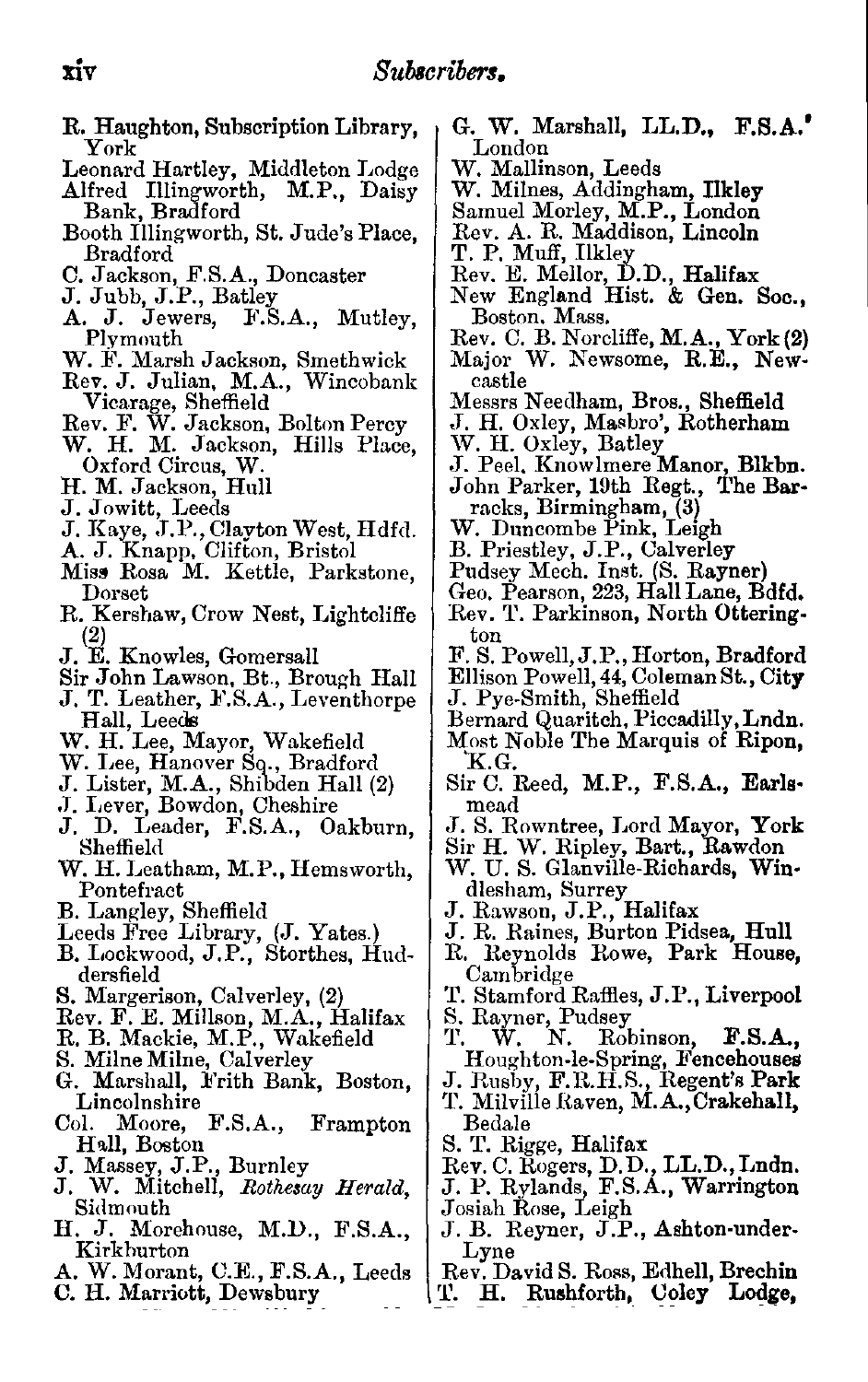- Ald. T. Denham, Mayor, Huddsfd.
- J. Dodgshun, Leeds (2)
- Dean Clough Inst., Halifax (T. Dickenson )
- Stanley Dickenson, Halifax
- **Rev. J. H. Deex, Northowra <sup>m</sup>**
- **J . Denham, Huddersfield**
- W. Downing, Acock's Green, Birmingham
- W. Dunlop, J.P., Bingley
- R. Dowman, Ardwick, Manchester
- Rev. Dr. Dickenson, Bridlington
- Rev. J. Ingle Dredge, Buckland Brewer Vicarage, Bidefor d
- J. H. Duncan, Otley
- Rev. Bryan Dale, M.A., Halifax
- J. Dodgson, Briggate, Leeds
- W. C. Dyson, F.S.A.S., Wilton Pk., Batley
- J. H. Dewhirst, Skipton
- Dudley G. Cary Elwes, F.S.A. ,  $_{\rm Bedford}$
- J. P. Earwaker, M.A., F.S.A., Withington, Manchester
- W. M. Egglestone, Stanhope T. T. Empsall, Bradford
- 
- F. Eastwood, Huddersfield
- Cap. Fawcett, Wainsford, Lyming-<br>ton, Hants.
- . Lymington, Hants Osgood Field, F.S.A., Grosvenor Osgood Field, F. Mansions, S.W.
- J. L. Ffytche, F.S.A., Thorpe Hall, Elkington, Lincolnshire T. Fairbank, Windhill
- 
- F. Royston Fairbank, M.D. , Doncaster
- J. F. Fuller, F.S.A., Dublin
- T. F. Firth, Heckmondwike
- John Foster, J.P., Lightcliffe
- W. Foster, J.P., Queensbury<br>E. Fraser, F.R.C.S., Hull
- 
- C. A. Federer, Bradford
- Lt. Col. Fishwick, F.S.A., Carr Hill, Rochdale
- Rev. W. T. Garrett, M.A., Crakehall, Bedale
- J. G. Goodwin, Eccleston Sq., **London**
- R. H. J. Gurney, Norwich
- L. Gaunt, Farsley
- H. Gray, Cathedral Yard, Manchr. (3)
- W. Gregson, Baldersby, Thirsk<br>J. J. Green, Stansted, Essex
- 
- **A. Gatty, F.S.A., Rouge Croix, Ecclesfield**
- J. Gourlay, Bradford
- Rev. A. B. Grosart, LL.D., F.S.A. , Blackburn
- Lady Heathcote, Winchester
- Rt. Hon. Lord Houghton, D.C.L. , Fryston
- J. D. Hutchinson, M.P., Halifax
- 
- T. Rowley Hill, M.P., Worcester<br>I. Holden, J.P., Oakworth, Keighley
- W. A. Hoyle, Newcastle-on-Tyne<br>John O'Hart, F.R.A.H.S., Dublin
- 
- J. J. Howard, LL.D., F.S.A. , Blackheath
- J. Habershon, Masbro', (2)
- Robert Hovenden, Croydon
- Thomas Hughes, F.S.A., Chester
- Angus Holden, J.P., Mayor, Bradford
- L.Hainsworth, Bowling, Bradford (2)
- 
- R. Holmes, Pontefract E. Hailstone, F .S.A., Walton Hall
- Ald. J. Hill, Apsley Crescent,
- Bradford<br>R. Hanbv. Hanby, Cheetham's Library, Manchester (2)
- Ald. T. Hill, Manor St., Bradford
- Rev. H. Harrison, Idel, Leeds
- J. Hutton, Eccleshill
- S. Edgar Hirst, Crow Trees, Rastrick
- J. Hirst, Ladcastle, Dobcross, Saddleworth
- Heywood Sunday School, Nthowm.
- G. Higgin, 3, Gt. Geo. St., West-<br>minster
- Rev. R. Poole Hooper, 31, Cambridge Rd., Brighton
- G. Hanson, Rochdale Free Library
- W. Harrison, F.S.A., Samlesbury Hall, Blackburn
- Rev. T. Hunter, Dr. William's Library, London
- J. A. H. Hirst, Retford<br>Rev. Canon Hulber
- Hulbert, M.A., Almondbury
- Halifax Lit. & Phil. Soc . (S. T. Rigge )
- W. Horsfall, Heckmondwike
- 
- Isaac Heywood, Mansfiel d D. F. Howorth, F S.A.S., Ashtonunder-Lyne, (2)
- T. Hirst, Huddersfield<br>C. Harvey, Barnsley
- 
- I. Hordern, Oxly-Woodhouse, Huddersfield